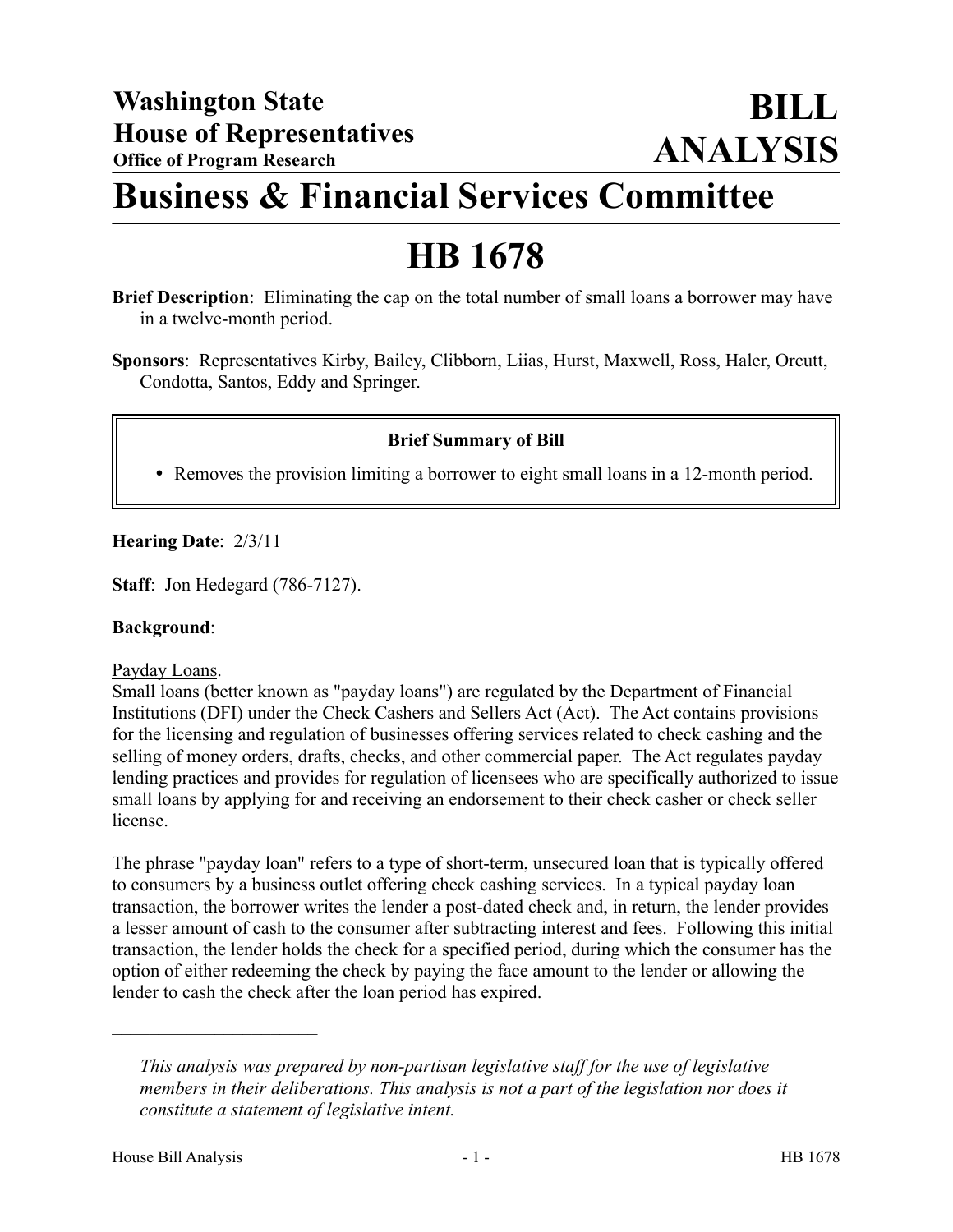## Loan Terms.

A borrower may not take out more than \$700 in small loans at any time from all lenders. A borrower may not borrow more than 30 percent of his or her gross monthly income. The lender may charge up to 15 percent for the first \$500. If the borrower has a loan in excess of \$500, the lender may charge up to 10 percent on the amount over \$500. For example, a lender could charge up to \$30 for a \$200 loan or up to \$85 for a \$600 loan. The minimum term of a loan is the borrower's next paycheck unless that is less than seven days. If it is less than seven days, the minimum term is the date of the next following pay date. There is a statutory maximum loan term of 45 days.

A licensee is prohibited from making a small loan to a borrower that is in default on a small loan. This prohibition lasts until the loan is paid in full or for two years after the small loan was made, whichever is earlier. A licensee is prohibited from making a small loan to a borrower that is in an installment plan. This prohibition lasts until the installment plan is paid in full or for two years after the origination of the installment plan, whichever is earlier. A licensee is prohibited from making a small loan to a borrower if making that small loan would result in a borrower receiving more than eight small loans from all licensees in any 12-month period.

## Enforcement System.

A database system is authorized to enforce the Act. The system allows a licensee to verify if the potential borrower is eligible for a small loan. The system is available in real-time and is secure against unauthorized acquisition or use, tampering, or theft. The system is funded by a fee established by Director of the DFI (Director) by rule. A lender may not charge an additional sum to recover the fee. Information in the system is exempt from public disclosure.

## Agency Enforcement.

The Director may impose sanctions against any:

- licensee;
- applicant; or
- director, officer, sole proprietor, partner, controlling person, or employee of a licensee.

Sanctions may include:

- the denial, revocation, suspension, or conditioning of a license;
- an order to cease and desist from specific practices;
- the imposition of a fine not to exceed \$100 per day for each day's violation;
- the provision of restitution to borrowers or other injured parties; and
- the removal from office or banning from participation in the affairs of any licensee.

## Consumer Protection Act.

A violation of the Act is a violation of the Consumer Protection Act (CPA). Remedies under the CPA do not affect any other remedy available to an injured party. In a suit for a CPA violation, an injured party may sue for:

- the actual damages sustained;
- the costs of the suit;
- reasonable attorney's fees; and
- additional damages in the amount of up to three times the actual damages sustained by the plaintiff. These discretionary treble damages are capped at \$25,000.